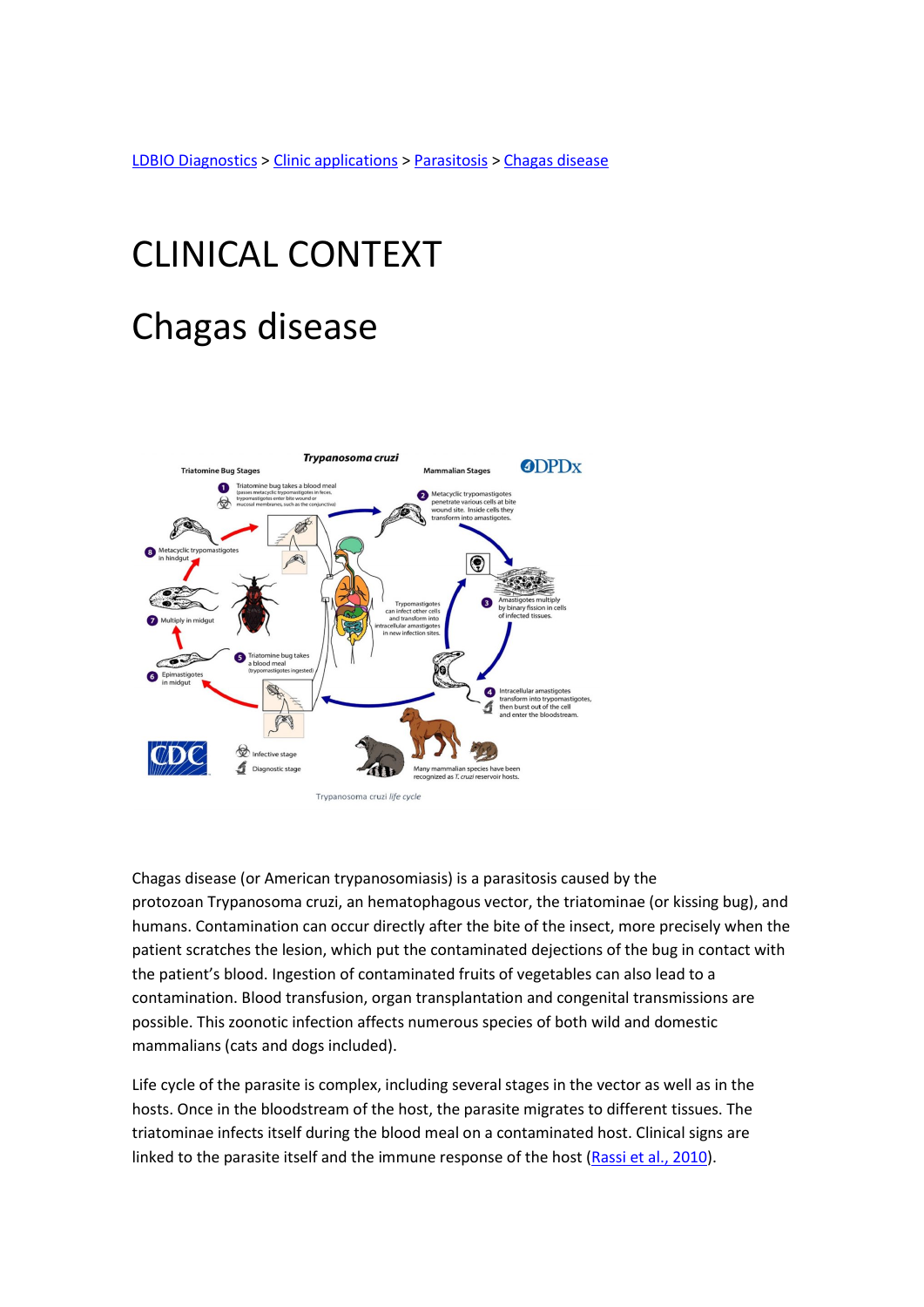Chagas disease usually has two clinical phases, acute and chronic. Acute phase corresponds to the spread of the parasite into the different tissues (muscles, liver, intestines, heart…). The patient may have some weak symptoms, but is often asymptomatic. When symptomatic, the first characteristic visible sign is a cutaneous lesion or a purplish edema of the eyelid. Heart or brain acute damages are sometimes observed and can be lethal.

In 60% of cases, a more severe clinically chronic phase occurs, after an undefined asymptomatic period. Depending on the location of the parasite, different organs can be affected. Some patients develop isolated digestive forms, but the cardiac form is the most common one, leading to potentially lethal cardiomyopathies, with a high risk of cerebrovascular accidents. Nervous system forms are also observed, with very poor prognosis (Echeverria & Morillo, 2019).

The WHO estimates that 7 million persons are infected worldwide. Chagas disease is mostly present in Latin America, where it is endemic, but it tends to spread in North America and Europe with the increasing migratory flux and climate changes. It is an importation disease considered and it is classified as a neglected tropical disease (NTD) since 2008 (WHO).

As the acute phase is characterized by a high parasitemia, diagnosis initially relies on its direct observation (microscopy on blood samples) and/or DNA detection (PCR). In the case of congenital American trypanosomiasis, diagnosis is also performed via direct detection techniques, including PCR.

Diagnosis of chronic forms relies on serology. The most commonly used methods are indirect immunofluorescence, hemagglutination and ELISA. However, these tests lack specificity and require confirmation tests (Pérez-Molina & Molina, 2018).

## SCIENTIFIC REFERENCES

Abras A, Gallego M, Llovet T, Tebar S, Herrero M, Berenguer P, Ballart C et al. Serological Diagnosis of Chronic Chagas Disease: Is It Time for a Change? J Clin Microbiol 2016 54, 1566– 1572

Abras A, Muñoz C, Ballart C, Berenguer P, Llovet T Herrero M, Tebar S et al. Towards a New Strategy for Diagnosis of Congenital Trypanosoma cruzi Infection. J Clin Microbiol 2017 55, 1396–1407

Angheben A, Boix L, Buonfrate D, Gobbi F, Bisoffi Z, Pupella S, Gandini G et al. Chagas disease and transfusion medicine: a perspective from non-endemic countries. Blood Transfus 2015

Capuani L, Bierrenbach A Pereira Alenca A, Mendrome A Jr, Ferreira JE, Custer B, P Ribeiro AL et al. Mortality among blood donors seropositive and seronegative for Chagas disease (1996– 2000) in São Paulo, Brazil: A death certificate linkage study. PLOS Negl Trop Dis 2017 11, e0005542

De Nova BA, Gonzales ON. An ecological overview on the factors that drives to Trypanosoma cruzi oral transmission. Acta Trop 2015 151, 94–102